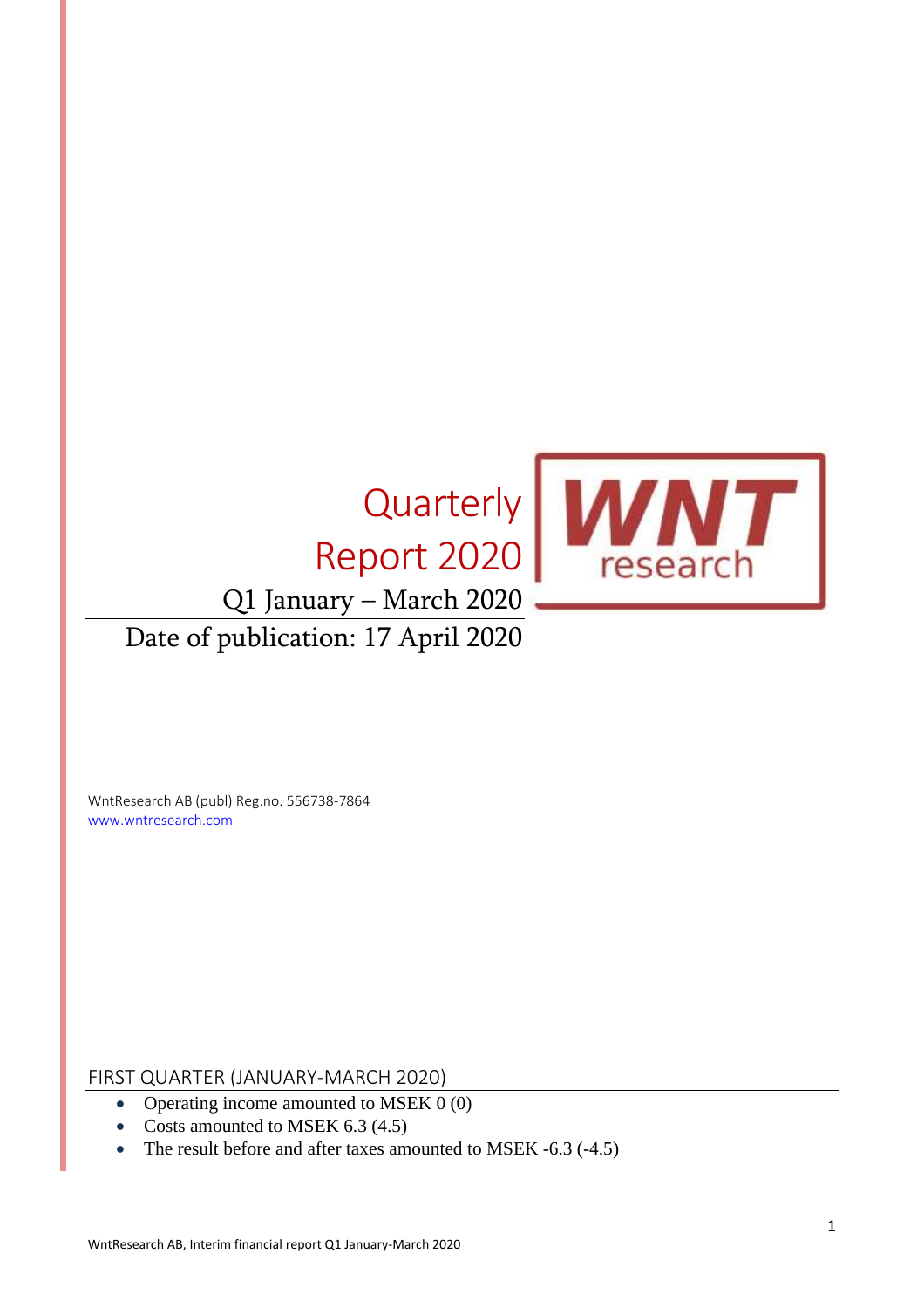• Earnings per share amounted to SEK -0.25 (-0.21)

### SIGNIFICANT EVENTS DURING THE FIRST QUARTER

- WntResearch announced with deep sadness that the member of the board Sten Trolle had passed away after a short illness. He was one of the founders of WntResearch, and participated actively in the operations during the first years. Sten Trolle was reelected to the board of WntResearch in 2018.
- WntResearch announced that the Hungarian authority approved the Company's application to start the NeoFox study in 12 clinics in Hungary.
- WntResearch announced updated information about the ongoing phase 2 study. Patient recruitment in Spain and initiation of new clinics in Hungary in the Company's ongoing NeoFox study with Foxy 5 had proceeded according to plan and accelerated. Two Spanish clinics informed that they temporarily halted recruitment to the study during March due to the COVID-19 outbreak. In addition, an ongoing assessment showed that the current patient base was not considered large enough to conduct an analysis of the primary endpoint during summer, as previously indicated.
- The Board of Directors of WntResearch convened an extraordinary general meeting on 15 April 2020 to obtain approval of a rights issue, which, if it is fully subscribed, is projected to provide the Company MSEK 28 in proceeds after issuance costs.
- WntResearch announced that the Company, due to the strain COVID-19 is causing on healthcare systems, put patient recruitment on hold in Spain and intends to do so at the recently activated Hungarian clinics as well, and that these measures were taken in accordance with the Spanish and Hungarian health authorities' directives. The decision was made in consultation with the principal investigators of the clinical trials, as the current healthcare conditions in Spain and the uncertainty in Hungary is making it difficult to conduct a clinical trial such as NeoFox. The trials will resume as soon as the healthcare situation allows it.

#### SIGNIFICANT EVENTS AFTER THE END OF THE PERIOD

• An extraordinary general meeting held on 15 April resolved to carry out a rights issue which, if it is fully subscribed, will provide the Company MSEK 38 in proceeds before issuance costs. Upon full exercise of all warrants, the Company is provided up to an additional MSEK 38 before issuance costs. WntResearch has received subscription and guarantee commitments amounting to approximately MSEK 30, or about 80 percent of the total amount of the rights issue.

| RESULI IIV DRIEF      |          |          |           |           |
|-----------------------|----------|----------|-----------|-----------|
| kSEK                  | Q1       | Q1       | Year      | Year      |
|                       | 2020     | 2019     | 2019      | 2018      |
| Operating income      | 0        | $\theta$ | $\theta$  | $\theta$  |
| Operating costs       | $-6.297$ | $-4.484$ | $-25,082$ | $-24,206$ |
| Operating result      | $-6.297$ | $-4.484$ | $-25,082$ | $-24,206$ |
| Result for the period | $-6,297$ | $-4.484$ | $-25,082$ | $-24,206$ |
|                       |          |          |           |           |

## RESULT IN BRIEF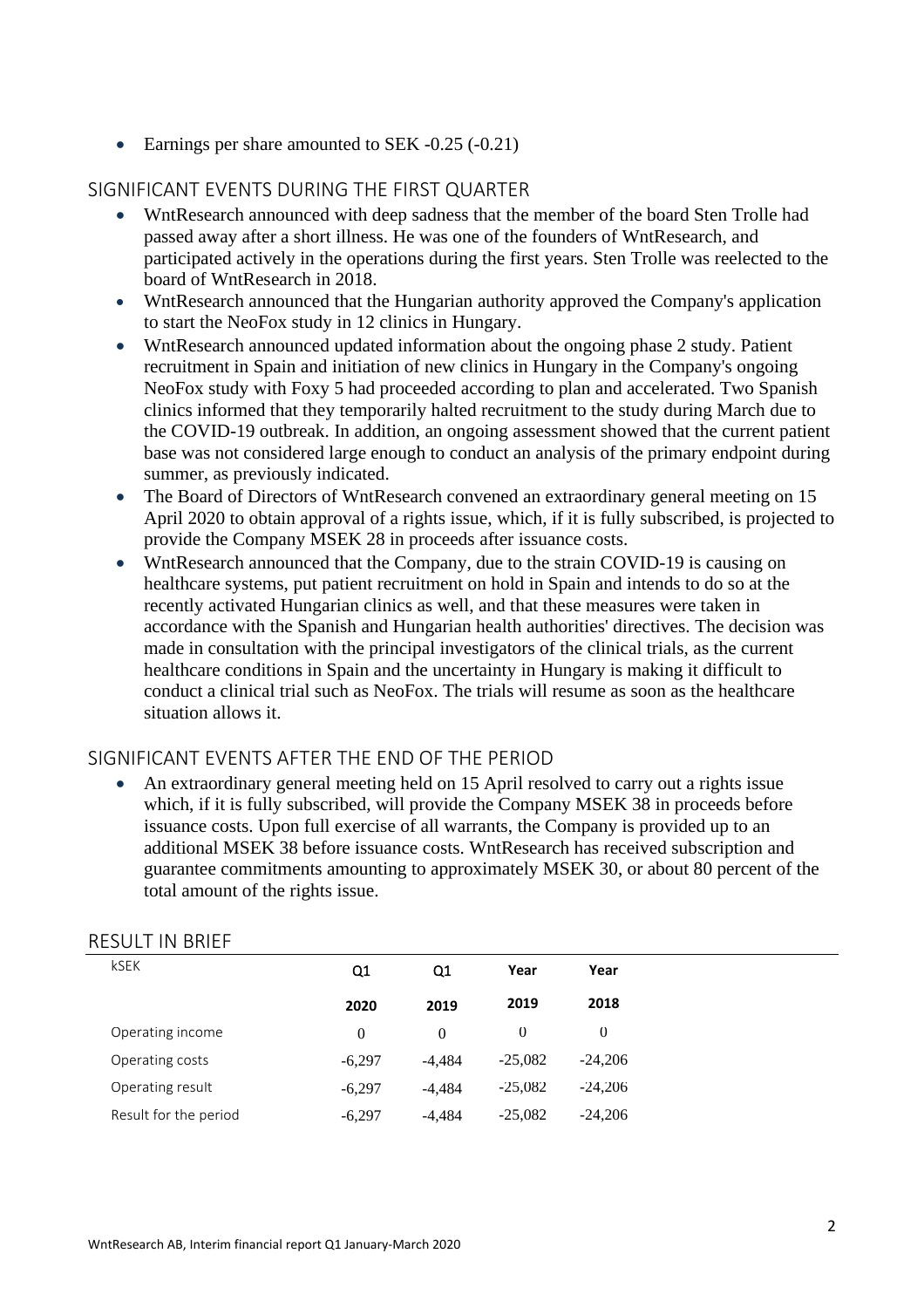# COMMENTS FROM OUR CEO

We are closing the books on a very turbulent first quarter. The ongoing pandemic has rocked our society in a way that is unprecedented in modern times. The unfortunate turn of events has impacted us in several ways, and it is with growing concern that we have followed the developments primarily in Spain, which, as previously disclosed, eventually forced us to put our clinical study on hold. The quarter set off in a positive spirit, with a strong increase in the Spanish recruitment rate. In addition, the Hungarian authorities gave us the go-ahead to initiate the study much sooner than the guidelines indicated. The commitment of the Hungarian clinics was very high, and we were able to conclude the majority of our contracts and initiate these clinics for activation in a short period of time.

However, as a consequence of the study being put on hold in Spain, we have chosen to postpone the study launch in Hungary as well; both the European and the Hungarian authorities have recommended that all available medical resources should be freed up to handle the pandemic. This unwelcome interruption of the study will extend until the authorities consider the situation to be under control. It should however be emphasized that once the study can be restarted, this will be done immediately without any further interaction with the authorities.

The current turbulence notwithstanding, there is reason to be confident in the considerably improved recruitment rate which we saw in the Spanish part of the study and in that it will be sustained once the study is restarted. At the time of writing, three patients are still receiving treatment. The other patients are now included in the follow-up part of the study and are not subject to travel restrictions.

During the quarter, a first review of the included patients' level of risk has been carried out. The level of risk at diagnosis and inclusion of the patient is based on a clinical assessment aided by radiological methods, and is later verified through a pathological examination of the removed tumour. The review showed that the patients included early on in the study had a slightly too low level of risk to participate in the study, which entails that an early ctDNA analysis was not optimal. Given the accelerated recruitment and the start in Hungary, it would have been possible to include more patients during March to increase the number of assessable patients further. Unfortunately, COVID-19 put an end to this, and it is thus not possible to conduct an analysis during the summer. What is positive in our assessment, however, is that we are seeing that the measures we have taken to increase the accuracy of the preliminary diagnostics have been effective, and we are now approaching the expected outcome of the selection of patients.

We are reviewing our cost structure and minimizing the cost of the study during this involuntary recruitment pause. Regardless of the upcoming rights issue, a strict budgetary discipline must be enforced, and we are planning to perform a gradual reduction and have our savings plan fully implemented by June.

The times ahead will be very challenging, and with the uncertainty surrounding the advance of the epidemic, it is extremely difficult to make any forecasts regarding the completion of the study. The next few months will be a heavy strain on the whole society, and we can only wish for positive signs to appear soon.

#### *Peter Morsing, Chief Executive Officer*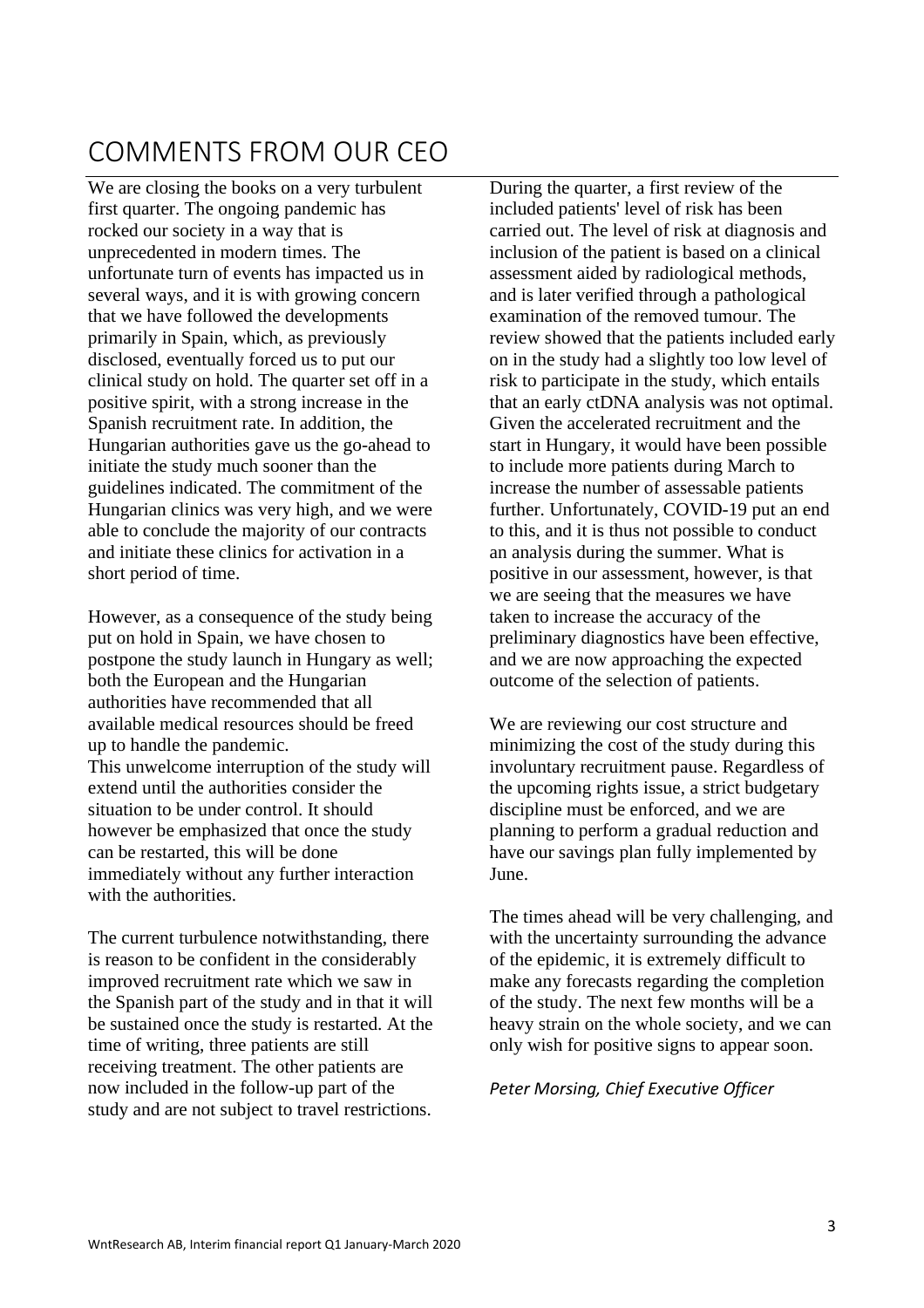

# WNTRESEARCH'S PRIMARY FOCUS IS TO DEVELOP NEW DRUGS THAT CAN IMPROVE CANCER SURVIVAL BY PREVENTING METASTASIS

#### **Our** vision is for cancer patients to no longer have **to endure metastasis**

One out of three people will develop cancer during their lifetime. Despite the improved efficiency of modern cancer therapy, there are currently no effective ways to prevent metastasis, nor to treat metastases when they occur. About 90 percent of all cancer-related deaths are directly associated with metastases. Thus, the medical need for drugs that are focused on inhibiting the spread and formation of metastases is significant.

#### **Our mission is to prevent the metastatic process by providing new cancer therapies.**

The lack of treatment options to prevent metastasis is the driving force behind WntResearch. Metastases, daughter tumors, are treated with similar therapies that are used on the primary tumor as well as with therapies

specifically directed to the daughter tumor. These therapies are not infrequently associated with significant adverse effects, and they usually only have a limited impact on survival while being costly. With the drug candidate Foxy-5, WntResearch tries to prevent metastases from forming in the first place. WntResearch's focus on this central aspect of cancer treatment makes the Company unique. Metastasis in solid tumours is regarded as the cause of approximately 90 percent of all cancer-related deaths. Foxy-5 is intended to be administered to cancer patients who are believed to have a low expression of WNT5A in the primary tumour. The main thesis is that a successful treatment with Foxy-5 should inhibit the tumour cells' ability to spread through the body, which would improve the patients' chance of survival significantly. Our mission is to prevent the metastatic process by providing new cancer therapies, and Foxy-5 is our main priority.

#### UPCOMING ANNOUNCEMENTS

Interim report January – June 2020 is presented on 13 August 2020 Interim report January – September 2020 is presented on 12 November 2020 Year-end report for 2020 is presented on Monday, 8 February 2021

IF YOU HAVE ANY FURTHER QUESTIONS, PLEASE CONTACT: